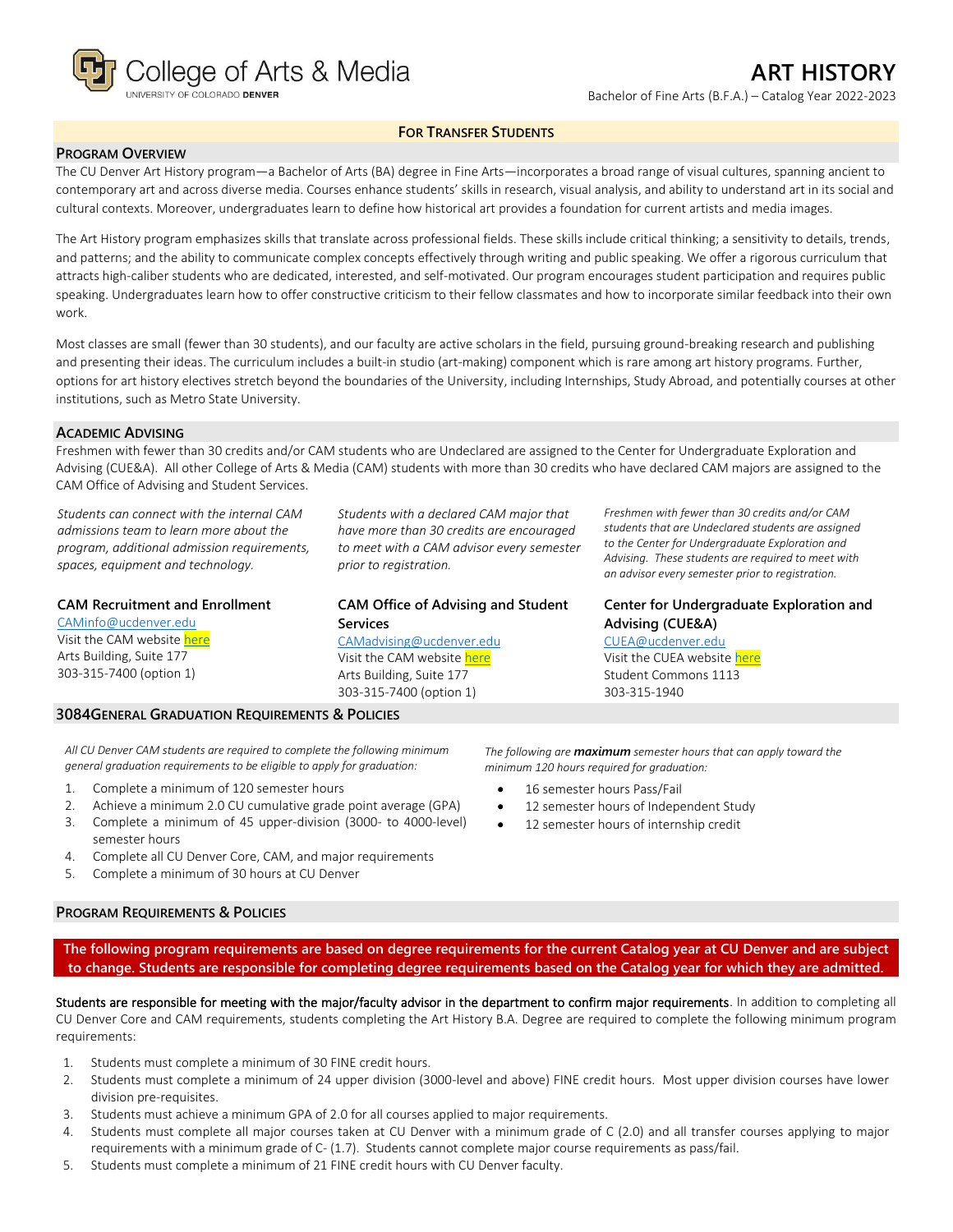

**FOR TRANSFER STUDENTS**

### **COURESWORK THAT CAN BE COMPLETED AT PREVIOUS INSTITUTION**

The following is a "bucket" of requirements students can complete prior to transferring to CU Denver, including equivalent Colorado Community College System (CCCS) courses. To determine the equivalencies of courses to be completed at non-CU Denver institutions, students can visit [www.transferology.com](http://www.transferology.com/)**.** It is critical students connect with a CU Denver academic advisor to ensure planned courses will transfer *and* apply to CU Denver degree requirements. All non-CU Denver coursework must be completed with a C- or better to be eligible for transfer.

Students interested in completing an Associate (A.A. or A.S.) Degree or a Colorado Statewide Transfer Articulation Agreement or Degree with [Designation \(DWD\)](https://highered.colorado.gov/Academics/Transfers/TransferDegrees.html) must work with their community/junior college academic advisor to create an academic plan that accounts for all degree or transfer articulation agreement requirements. Colorado Community College Students may also explore the option to complet[e Reverse Transfer](https://degreewithinreach.wordpress.com/) at CU Denver.

| <b>CU Denver Requirements</b>                      | CU<br>Denver<br><b>Credits</b> | <b>CCCS Equivalent Courses &amp; Notes</b>                                                                                         | CCCS<br>Credits |
|----------------------------------------------------|--------------------------------|------------------------------------------------------------------------------------------------------------------------------------|-----------------|
| <b>CU Denver Core Curriculum</b><br>Requirements   | $34 - 40$                      |                                                                                                                                    |                 |
| ENGL 1020 - Core Composition I                     | 3                              | <b>FNG 121</b>                                                                                                                     | 3               |
| ENGL 2030 - Core Composition II                    | 3                              | <b>ENG 122</b>                                                                                                                     | 3               |
| <b>Mathematics</b>                                 | $3 - 4$                        | GT-MA1 (MAT 120 recommended)                                                                                                       | $3 - 4$         |
| Arts                                               | 3                              | GT-AH (ART 111 recommended)                                                                                                        | 3               |
| Humanities                                         | 3                              | GT-AH or GT-HI (ART 112 recommended)                                                                                               | 3               |
| <b>Behavioral Sciences</b>                         | $3 - 4$                        | GT-SS                                                                                                                              | $3 - 4$         |
| Social Sciences                                    | $3 - 4$                        | GT-SS or GT-HI <sup>*</sup>                                                                                                        | $3 - 4$         |
| Natural/Physical Science with lab                  | $4 - 5$                        | GT-SC1                                                                                                                             | $4 - 5$         |
| Natural/Physical Science without lab<br>or Math    | $3 - 5$                        | GT-SC2 or GT-MA1 (except the course used for Core Math) or GT-SC1                                                                  | $3 - 5$         |
| International Perspectives                         | 3                              | Additional GT-AH, HI, SS* (see note below)                                                                                         | 3               |
| Cultural Diversity                                 | 3                              | To be completed at CU Denver. This requirement must be completed with an upper-division course<br>and CCCS courses will not apply. |                 |
| Non-Major Arts (Music, Theatre, Film,<br>or Dance) | 3                              |                                                                                                                                    | 3               |
| Art History Transfer Courses                       | 26                             |                                                                                                                                    |                 |
| FINE 2600 Art History Survey I                     | 3                              | ART 111                                                                                                                            | 3               |
| FINE 2610 Art History Survey II                    | 3                              | <b>ART 112</b>                                                                                                                     | 3               |
| 2-Dimensional Studio Art Course                    | 3                              | Please consult a CAM Advisor for options.                                                                                          | 3               |
| 3-Dimensional Studio Art Course                    | 3                              | Please consult a CAM Advisor for options.                                                                                          | 3               |
| <b>Studio Art Electives</b>                        | $\overline{3}$                 | Please consult a CAM Advisor for options.                                                                                          | 3               |
| <b>General Electives</b>                           | 11                             | Please consult a CAM Advisor for options.                                                                                          | 11              |

*\**The applicability of Guaranteed Transfer (GT Pathways) courses to specific CU Denver Core Curriculum requirements requires completion of a block of five courses: two GT-AH course; one GT-HI course; one GT-SS course; and one additional GT-AH, GT-HI, or GT-SS course.

# **SAMPLE PLAN – COURESWORK TO BE COMPLETED AT CU DENVER**

Based on successful completion of 60 applicable transfer credits and the complete "bucket" of requirements outlined above, students would have the following remaining to complete at CU Denver. At CU Denver, students must tailor this plan based on the evaluation of previously completed college coursework (e.g., AP, IB, CLEP, dual/concurrent enrollment, and transfer credit), course availability, individual preferences related to course load, summer term courses, part-time or full-time student status, or add-on programs such as minors or double-majors.

Note: this plan assumes students have completed the CLAS Foreign Language proficiency requirement. Students who have not fulfilled this requirement must work with a CU Denver CAM Academic Advisor to modify this plan. (Students must demonstrate foreign language proficiency through a 2<sup>nd</sup> semester college-level course equivalent (e.g., SPA 112 or ASL 122), proficiency testing through CU Denver's Department of Modern Languages, or submitting their high school transcript demonstrating completion of a 2<sup>nd</sup> year (Level II) high school course with a minimum grade of "C-" (1.7) in the 2<sup>nd</sup> semester of the 2<sup>nd</sup> year).